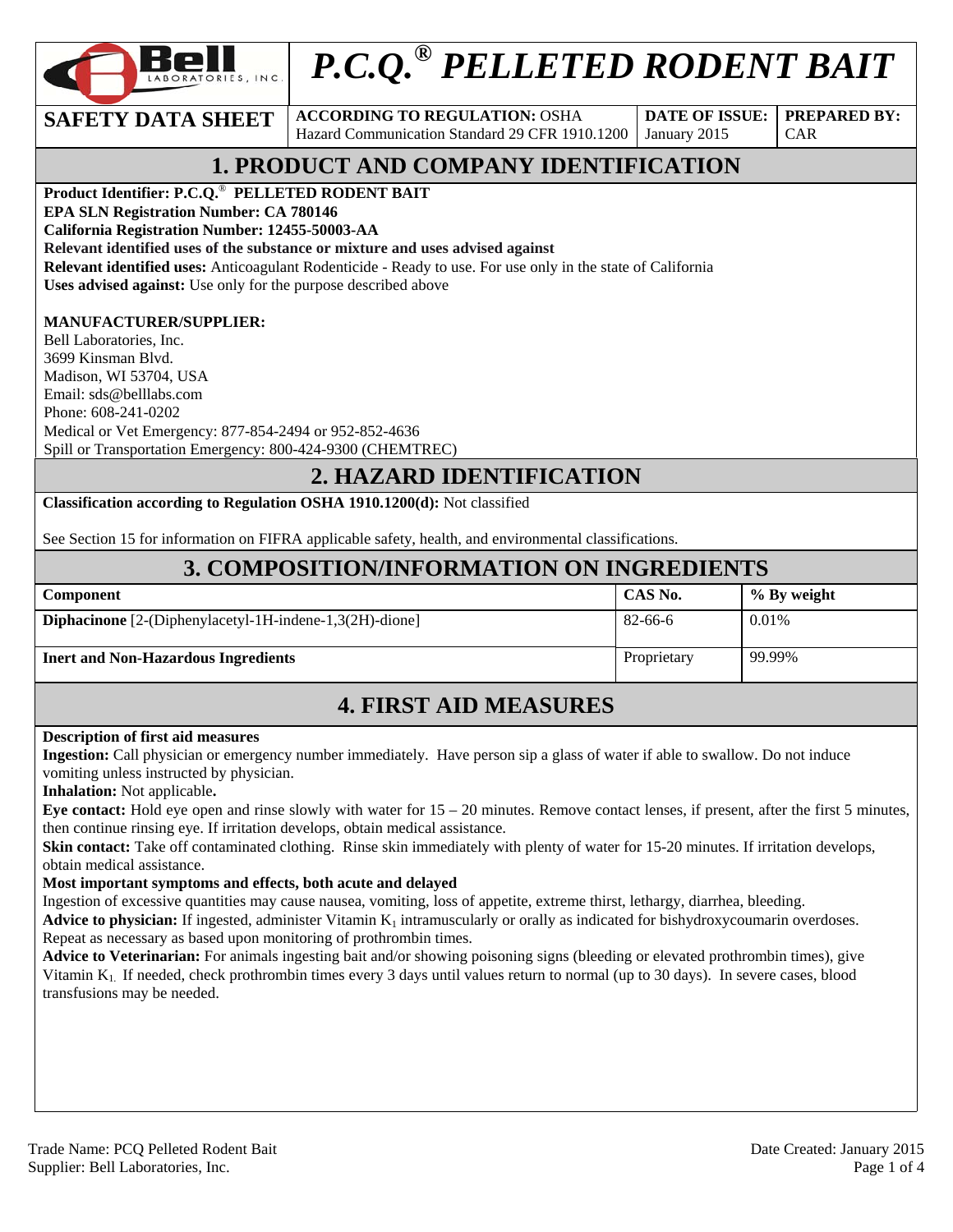### **5. FIRE-FIGHTING MEASURES**

#### **Extinguishing media**

Suitable Extinguishing Media: water, foam or inert gas.

Unsuitable Extinguishing Media: None known.

**Special hazards arising from the mixture:** High temperature decomposition or burning in air can result in the formation of toxic gases, which may include carbon monoxide.

**Advice for firefighters:** Wear protective clothing and self-contained breathing apparatus.

### **6. ACCIDENTAL RELEASE MEASURES**

**Personal precautions, protective equipment and emergency procedures**: Gloves should be worn when handling the bait. Collect spillage without creating dust.

**Environmental precautions:** Do not allow bait to enter drains or water courses. Where there is contamination of streams, rivers or lakes contact the appropriate environment agency.

#### **Methods and materials for containment and cleaning up**

**For Containment:** Sweep up spilled material immediately. Place in properly labeled container for disposal or re-use.

**For Cleaning Up:** Wash contaminated surfaces with detergent. Dispose of all wastes in accordance with all local, regional and national regulations.

**Reference to other sections:** Refer to Sections 7, 8 & 13 for further details of personal precautions, personal protective equipment and disposal considerations.

### **7. HANDLING AND STORAGE**

**Precautions for safe handling**: Do not handle the product near food, animal foodstuffs or drinking water. As soon as possible, wash hands thoroughly after applying bait and before eating, drinking, chewing gum, using tobacco, or using the toilet.

**Conditions for safe storage, including any incompatibilities:** Store only in original container in a cool, dry place, inaccessible to pets and wildlife. Do not contaminate water, food or feed by storage or disposal. Keep containers closed and away from other chemicals.

### **8. EXPOSURE CONTROLS/PERSONAL PROTECTION**

| <b>Established Limits</b> |  |
|---------------------------|--|
|                           |  |

| Component   | OSHA            | <b>ACGIH</b>    | <b>Other Limits</b> |
|-------------|-----------------|-----------------|---------------------|
| Diphacinone | Not Established | Not Established | Not Established     |

**Appropriate Engineering Controls:** Not required

**Occupational exposure limits:** Not established

#### **Personal Protective Equipment:**

**Respiratory protection:** Not required

**Eye protection:** Not required

**Skin protection:** Shoes plus socks, and waterproof gloves.

**Hygiene recommendations:** Wash thoroughly with soap and water after handling.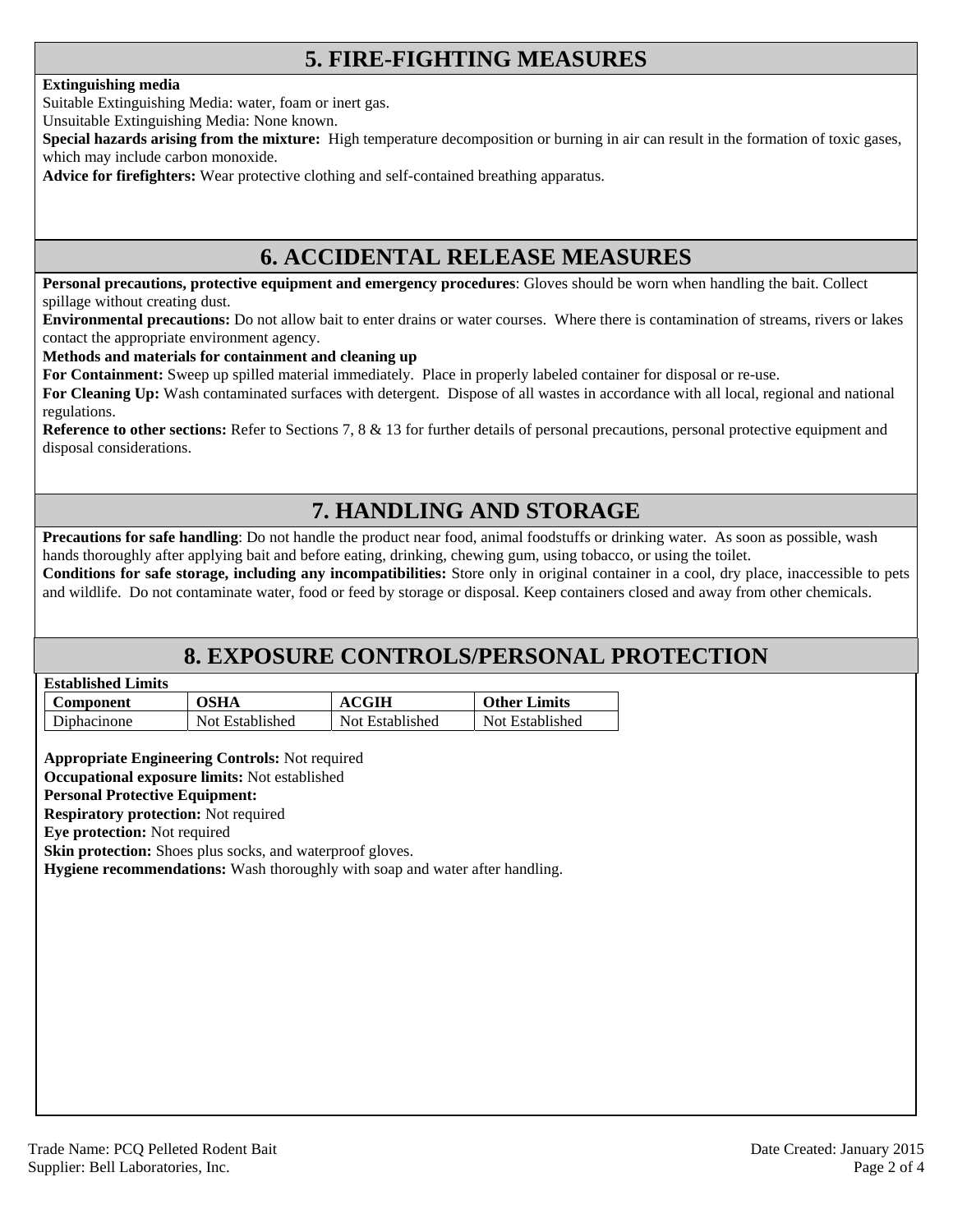### **9. PHYSICAL AND CHEMICAL PROPERTIES**

| Information on basic physical and chemical properties |                                                                                                 |
|-------------------------------------------------------|-------------------------------------------------------------------------------------------------|
| Appearance/Color:                                     | Pale green granular pellet                                                                      |
| Odor:                                                 | Sweet grain-like                                                                                |
| <b>Odor Threshold:</b>                                | Not applicable, odor not associated with a hazardous material.                                  |
| pH:                                                   | Not applicable, PCQ Pelleted Rodent Bait is not dispersible with water.                         |
| <b>Melting point:</b>                                 | Not applicable to rodenticide bait                                                              |
| <b>Boiling point:</b>                                 | Not applicable to rodenticide bait                                                              |
| <b>Flash point:</b>                                   | Not applicable, PCQ Pelleted Rodent Bait does not contain components classified as flammable.   |
| <b>Evaporation rate:</b>                              | Not applicable, PCQ Pelleted Rodent Bait is a solid.                                            |
| <b>Upper/lower flammability or</b>                    | Not applicable, PCQ Pelleted Rodent Bait does not contain components classified as flammable or |
| explosive limits:                                     | explosive.                                                                                      |
| <b>Vapor Pressure:</b>                                | Not applicable to rodenticide bait                                                              |
| <b>Vapor Density:</b>                                 | NA: PCQ Pelleted Rodent Bait is a solid                                                         |
| <b>Relative Density:</b>                              | 1.27 g/mL @ $20^{\circ}$ C                                                                      |
| <b>Solubility (water):</b>                            | Not water soluble                                                                               |
| <b>Solubility (solvents):</b>                         | Not applicable to rodenticide bait                                                              |
| <b>Partition coefficient: n-</b>                      | Not applicable to rodenticide bait                                                              |
| octanol/water:                                        |                                                                                                 |
| <b>Auto-ignition temperature:</b>                     | Not applicable, PCQ Pelleted Rodent Bait does not contain components classified as flammable.   |
| <b>Decomposition temperature:</b>                     | Not applicable to rodenticide bait                                                              |
| <b>Viscosity:</b>                                     | Not applicable, PCQ Pelleted Rodent Bait is not a liquid.                                       |
|                                                       | 10 CELDII IBY AND DE LOBITURI                                                                   |

### **10. STABILITY AND REACTIVITY**

**Reactivity:** Stable when stored in original container in a cool, dry location.

**Chemical stability:** Stable when stored in original container in a cool, dry location.

**Possibility of hazardous reactions:** Refer to Hazardous decomposition products

**Conditions to avoid:** Avoid extreme temperatures (below 0°C or above 40°C).

**Incompatible materials**: Avoid strongly alkaline materials.

**Hazardous decomposition products:** High temperature decomposition or burning in air can result in the formation of toxic gases, which may include carbon monoxide.

# **11. TOXICOLOGICAL INFORMATION**

#### **Information on toxicological effects**

**Acute Toxicity** 

**LD50, oral (ingestion):** >5000 mg/kg (rats) (Diphacinone Rat LD50 oral: 2.3 mg/kg bw).

**LD50, dermal (skin contact):** > 5001 mg/kg (rats) (Diphacinone rabbit LD50 dermal: 3.6 mg/kg bw).

**LC50, inhalation:** PCQ Pelleted Rodent Bait is a granular pellet and therefore exposure by inhalation is not relevant.

**Skin corrosion/irritation:** Not irritating to skin.

**Serious eye damage/Irritation:** Not irritating to eyes.

**Respiratory or skin sensitization:** Dermal sensitization: Not a Sensitizer (Guinea pig maximization test).

**Germ cell mutagenicity:** PCQ Pelleted Rodent Bait contains no components known to have a mutagenetic effect.

|  | Carcinogenicity: PCQ Pelleted Rodent Bait contains no components known to have a carcinogenetic effect. |  |
|--|---------------------------------------------------------------------------------------------------------|--|
|  |                                                                                                         |  |

| ^r<br>ын                         | wm<br>.             | $\mathbf{D}$  | $\sim$ $\sim$ $\sim$      |
|----------------------------------|---------------------|---------------|---------------------------|
| $\overline{\phantom{a}}$<br>none | $10+$<br>$N \cap t$ | NO.<br>listed | 1010C<br>115 W U<br>NU JI |

**Reproductive Toxicity:** PCQ Pelleted Rodent Bait: No data

**Aspiration Hazard:** Not applicable. PCQ Pelleted Rodent Bait is a granular pellet.

**Target Organ Effects:** Reduced blood clotting ability.

# **12. ECOLOGICAL INFORMATION**

**Ecotoxicity Effects:** This product is extremely toxic to fish, birds and other wildlife. Dogs and predatory and scavenging mammals and birds might be poisoned if they feed upon animals that have eaten this bait. Do not apply this product directly to water or to areas where surface water is present or to intertidal areas below the mean high water mark. Runoff also may be hazardous to aquatic organisms in water adjacent to treated areas. Do not contaminate water when disposing of equipment wash water or rinsate.

Persistence and degradability: PCQ Pelleted Rodent Bait is inherently biodegradable.

**Bioaccumulative potential:** Not determined for PCQ Pelleted Rodent Bait. Diphacinone water solubility is extremely low (< 0.1mg/l). **Mobility in Soil:** Not determined for PCQ Pelleted Rodent Bait. Mobility of Diphacinone in soil is considered to be limited. **Other adverse effects:** None.